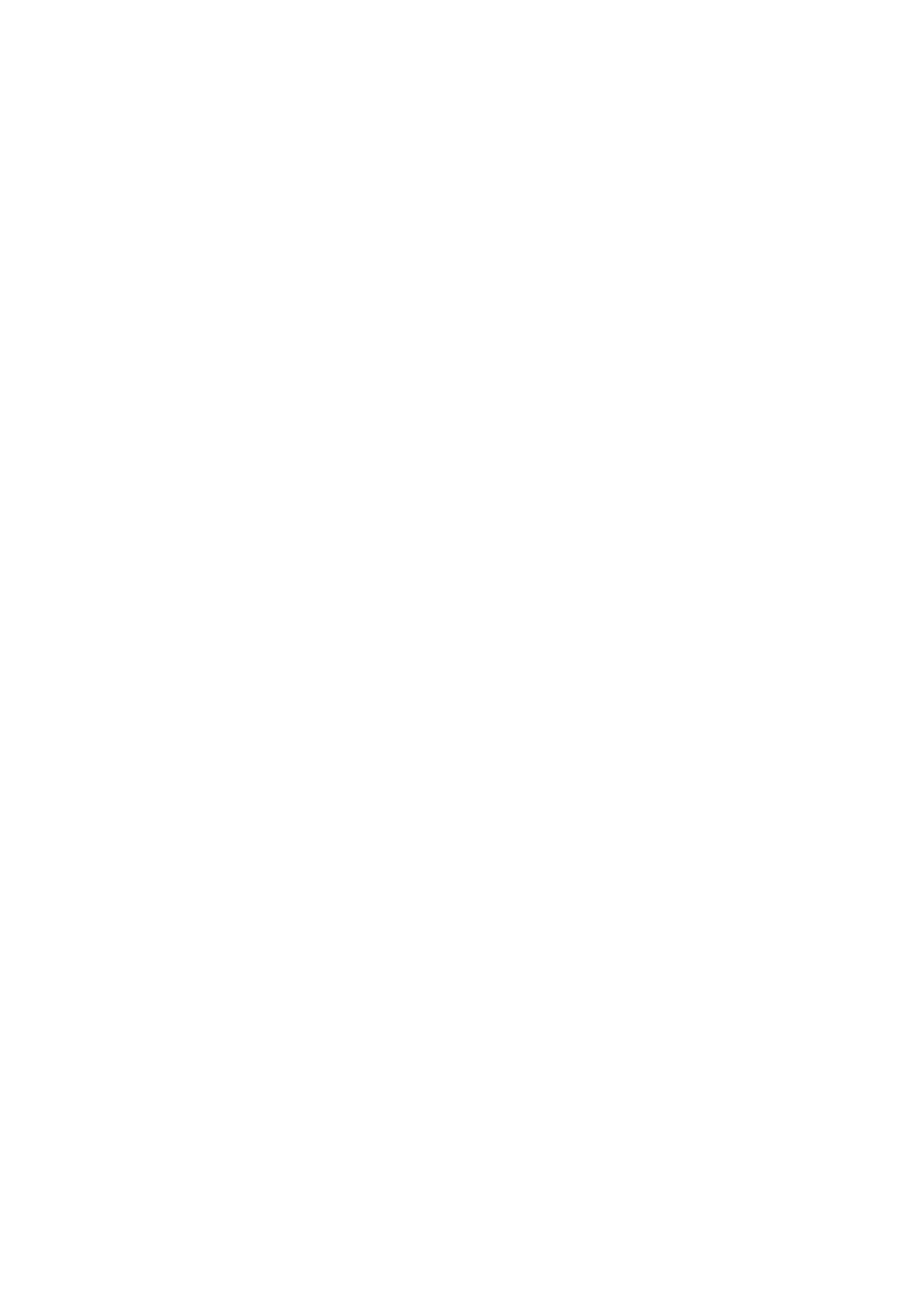#### Western Australia

## **Perth Parking Management Regulations 1999**

### **Contents**

| 1.  | Citation                                           | $\mathbf{1}$   |
|-----|----------------------------------------------------|----------------|
| 2.  | Commencement                                       | $\mathbf{1}$   |
| 3.  | Terms used                                         | $\mathbf{1}$   |
| 4.  | Perth parking management area (Sch. 1 and          |                |
|     | Act s. $6)$                                        | $\overline{c}$ |
| 5.  | Circumstances prescribed (Act s. 7(c))             | $\overline{2}$ |
| 6.  | Applications for parking bay licence, information  |                |
|     | etc. prescribed (Act s. $8(2)$ )                   | 3              |
| 7.  | Parking bay licence fees (Sch. 2)                  | 3              |
| 8.  | Application to vary parking bay licence,           |                |
|     | information etc. prescribed (Act s. 15(2))         | 4              |
| 9.  | Infringement notices, offences prescribed (Sch. 3) |                |
|     | and Act s. $19(1)$ )                               | 4              |
| 10. | Infringement notices, modified penalties           |                |
|     | prescribed (Sch. 3)                                | 5              |
| 11. | Infringement notices, form of (Sch. 4 and          |                |
|     | Act s. $19(2)$ )                                   | 5              |
| 12. | Notice of withdrawal of infringement notice, form  |                |
|     | of (Sch. 5 and Act s. $19(6)$ )                    | 5              |
|     | Schedule $1$ — Perth parking                       |                |
|     | management area                                    |                |
|     | <b>Schedule 2 — Licence fees</b>                   |                |
|     |                                                    |                |

### **Schedule 3 — Infringement notice offences and modified penalties**

As at 23 Apr 2022 Version 04-m0-00 Page i Published on www.legislation.wa.gov.au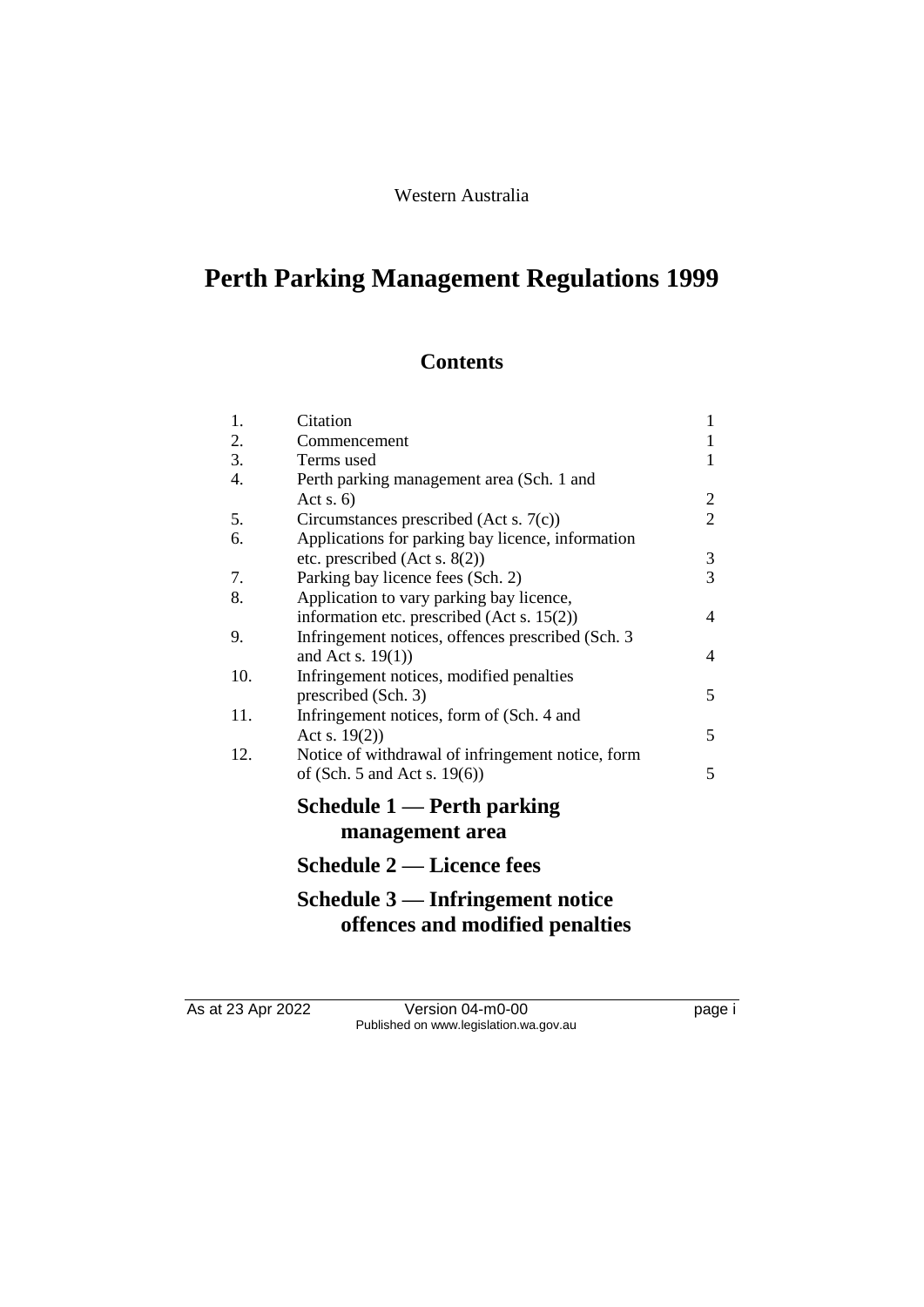#### **Contents**

## **Schedule 4 — Form of infringement notice Schedule 5 — Form of notice of withdrawal of infringement notice Notes**

Compilation table 15

**Defined terms**

page ii Version 04-m0-00 As at 23 Apr 2022 Published on www.legislation.wa.gov.au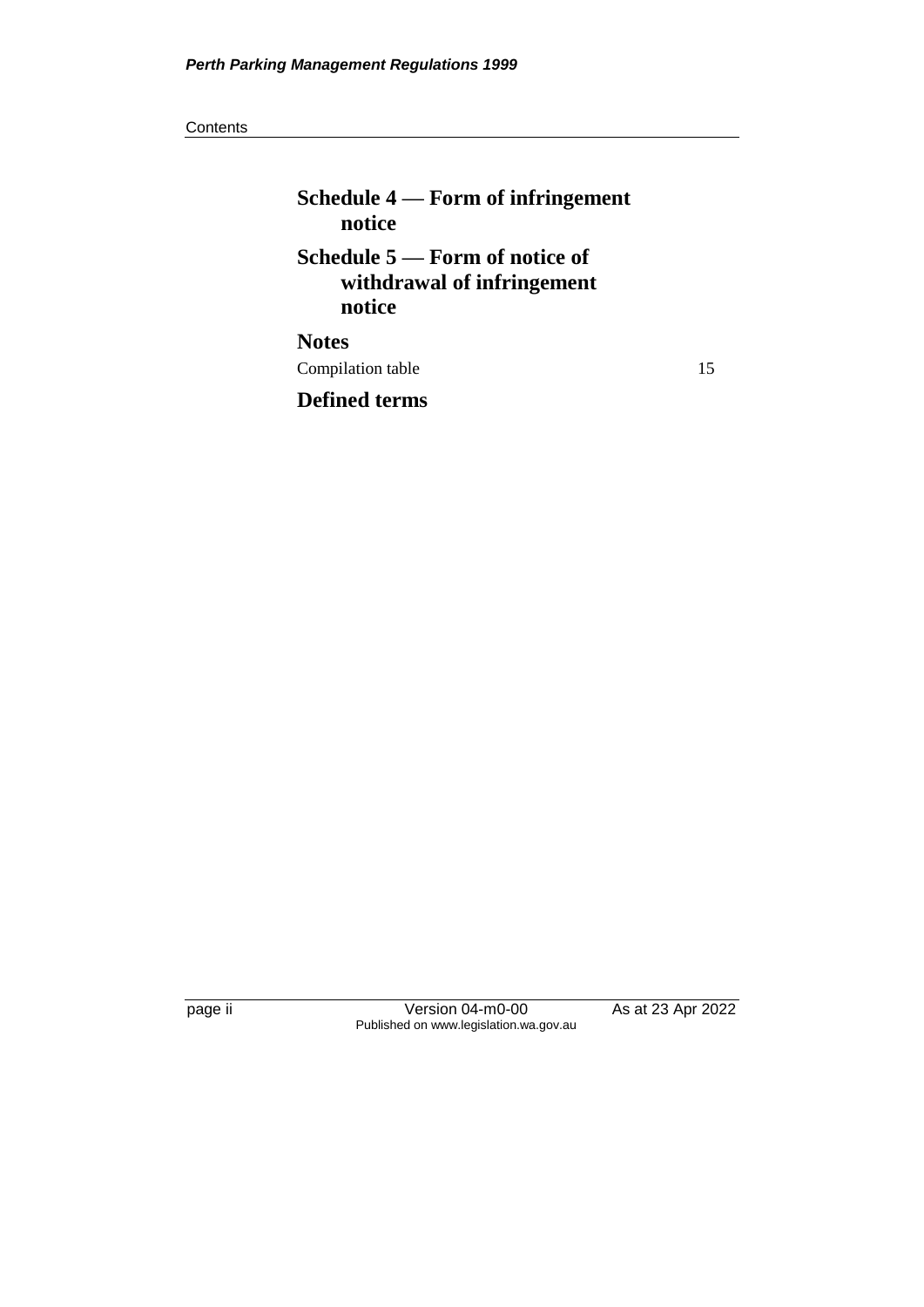Western Australia

Perth Parking Management Act 1999

## **Perth Parking Management Regulations 1999**

#### **1. Citation**

These regulations may be cited as the *Perth Parking Management Regulations 1999*.

#### **2. Commencement**

These regulations come into operation on the day on which section 7 of the *Perth Parking Management Act 1999* comes into operation.

#### **3. Terms used**

In these regulations, unless the contrary intention appears —

*Act* means the *Perth Parking Management Act 1999*;

*carriageway* has the meaning given to that term in the *Road Traffic Code 2000* regulation 3(1);

*fire brigade* means a brigade as defined in the *Fire Brigades Act 1942*;

*private road* has the meaning given in the *Land Administration Act 1997* section 3(1);

*road* has the meaning given in the *Land Administration Act 1997* section 3(1);

As at 23 Apr 2022 Version 04-m0-00 Page 1 Published on www.legislation.wa.gov.au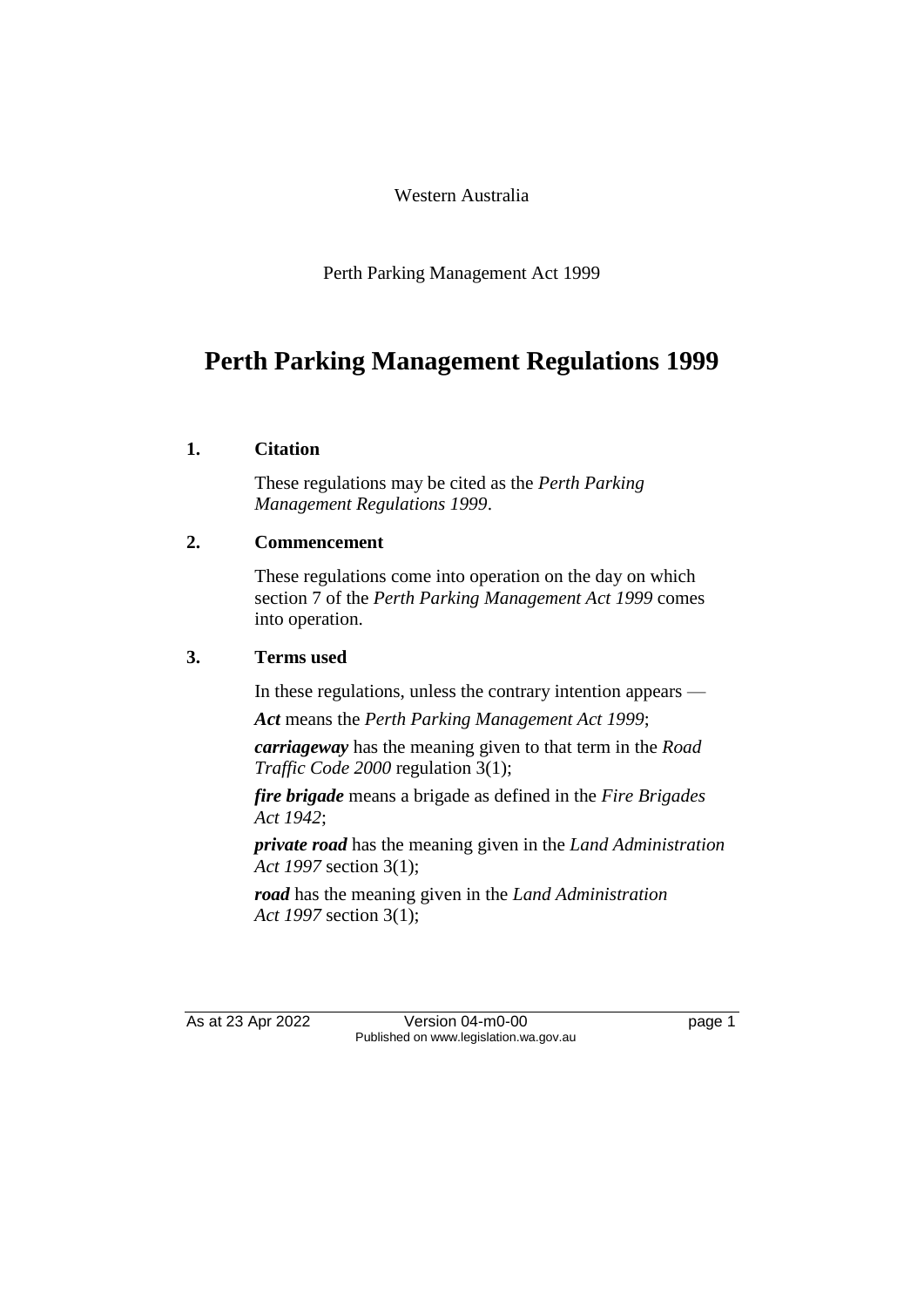$$
\underline{\mathbf{r. 4}}
$$

*vehicle of a disabled person* means a vehicle —

- (a) in which a disabled person is either the driver or a passenger; and
- (b) which is identified with a disability parking permit as defined in the *Local Government (Parking for People with Disabilities) Regulations 2014* regulation 4.

*[Regulation 3 amended: Gazette 16 May 2003 p. 1704; 13 Feb 2015 p. 653; SL 2022/51 r. 4.]*

#### **4. Perth parking management area (Sch. 1 and Act s. 6)**

The Perth parking management area is the area within the bold dashed line shown as the boundary of the Perth parking management area on the diagrams in Schedule 1.

*[Regulation 4 inserted: SL 2022/51 r. 5.]*

#### **5. Circumstances prescribed (Act s. 7(c))**

For the purposes of section 7(c) of the Act, a vehicle is parked in prescribed circumstances if —

- (a) the vehicle is parked in or on a building, or on land on which there is a building, by or for a permanent resident of the building, and is parked in a space set aside for the use of the resident by the owner of the building;
- (b) the vehicle is parked in or on a building, or on land on which there is a building, by or for a person who is visiting a permanent resident of the building, and is parked in a space set aside for the use of such visitors by the owner of the building;
- (c) the vehicle is parked in or on a building, or on land on which there is a building, by or for a permanent resident of the building who works from his or her home in the building;
- (d) the vehicle is parked in an area provided by the City of Perth for the use of people attending a special event, and

page 2 **Version 04-m0-00** As at 23 Apr 2022 Published on www.legislation.wa.gov.au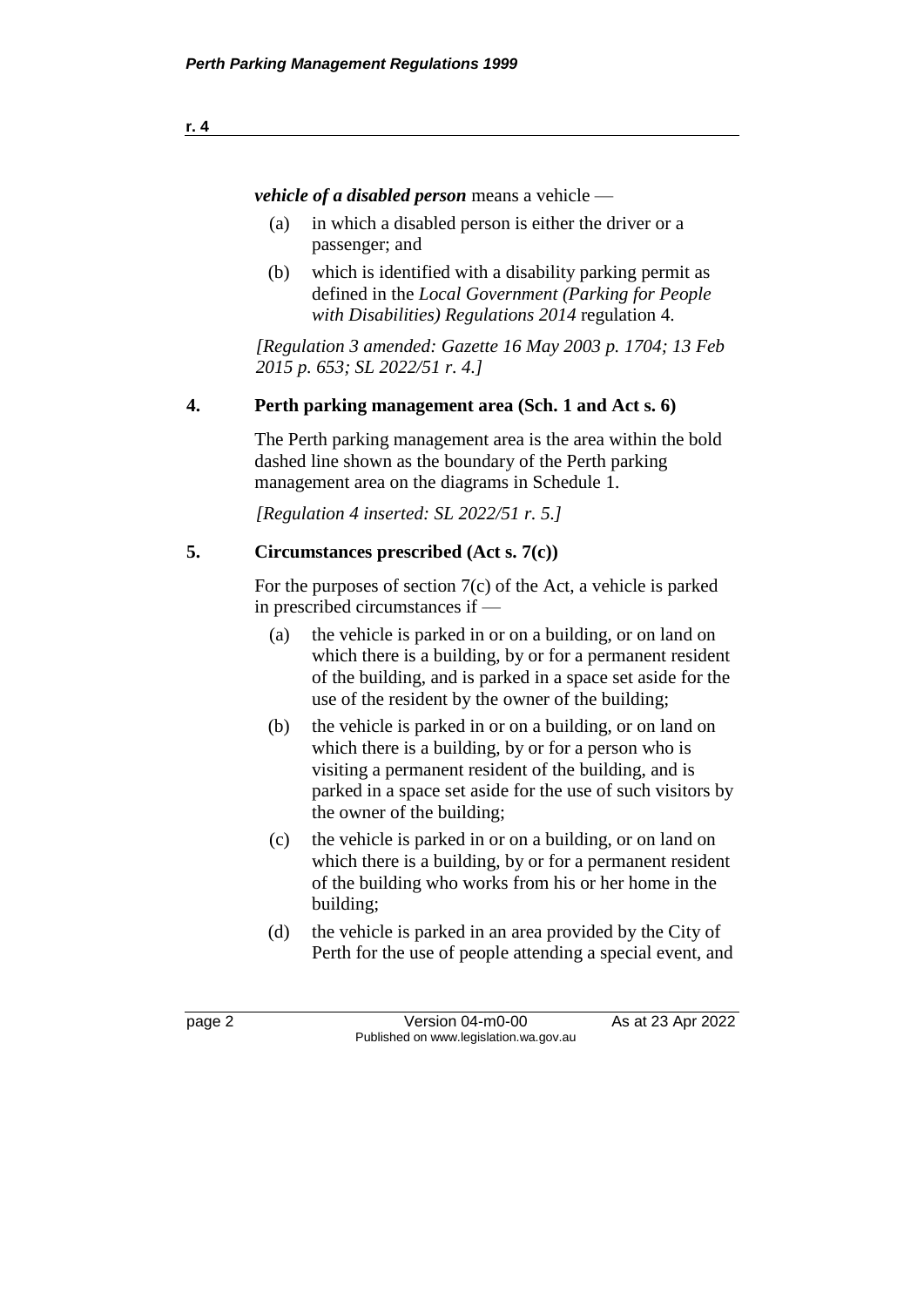a person who attends the event is either the driver of the vehicle or a passenger in it;

(e) the vehicle is parked within King's Park (being all of the land from time to time known as Reserve No. 1720, classified as class A).

*[Regulation 5 amended: SL 2022/51 r. 6.]*

#### **6. Applications for parking bay licence, information etc. prescribed (Act s. 8(2))**

- (1) For the purposes of section 8(2) of the Act, an application by the owner of land or a building for a parking bay licence for the land or building is to include or be accompanied by the following information —
	- (a) the name and address of the applicant;
	- (b) the address of the land or building;
	- (c) an approval under the *Planning and Development Act 2005* indicating the number of parking bays approved and the uses for which they have been approved.
- (2) However, if the approval referred to in subregulation  $(1)(c)$  was issued before the commencement of these regulations, then, instead of the approval, the application may be accompanied by a statutory declaration that declares that the approval was issued and that indicates the number of parking bays approved and the uses for which they have been approved.

*[Regulation 6 amended: Gazette 11 Sep 2012 p. 4348.]*

#### **7. Parking bay licence fees (Sch. 2)**

(1) The annual fee payable for the issue or renewal of a parking bay licence for the parking facilities described in the second column of an item in Schedule 2 is the fee set out in the third column of the item.

As at 23 Apr 2022 Version 04-m0-00 Page 3 Published on www.legislation.wa.gov.au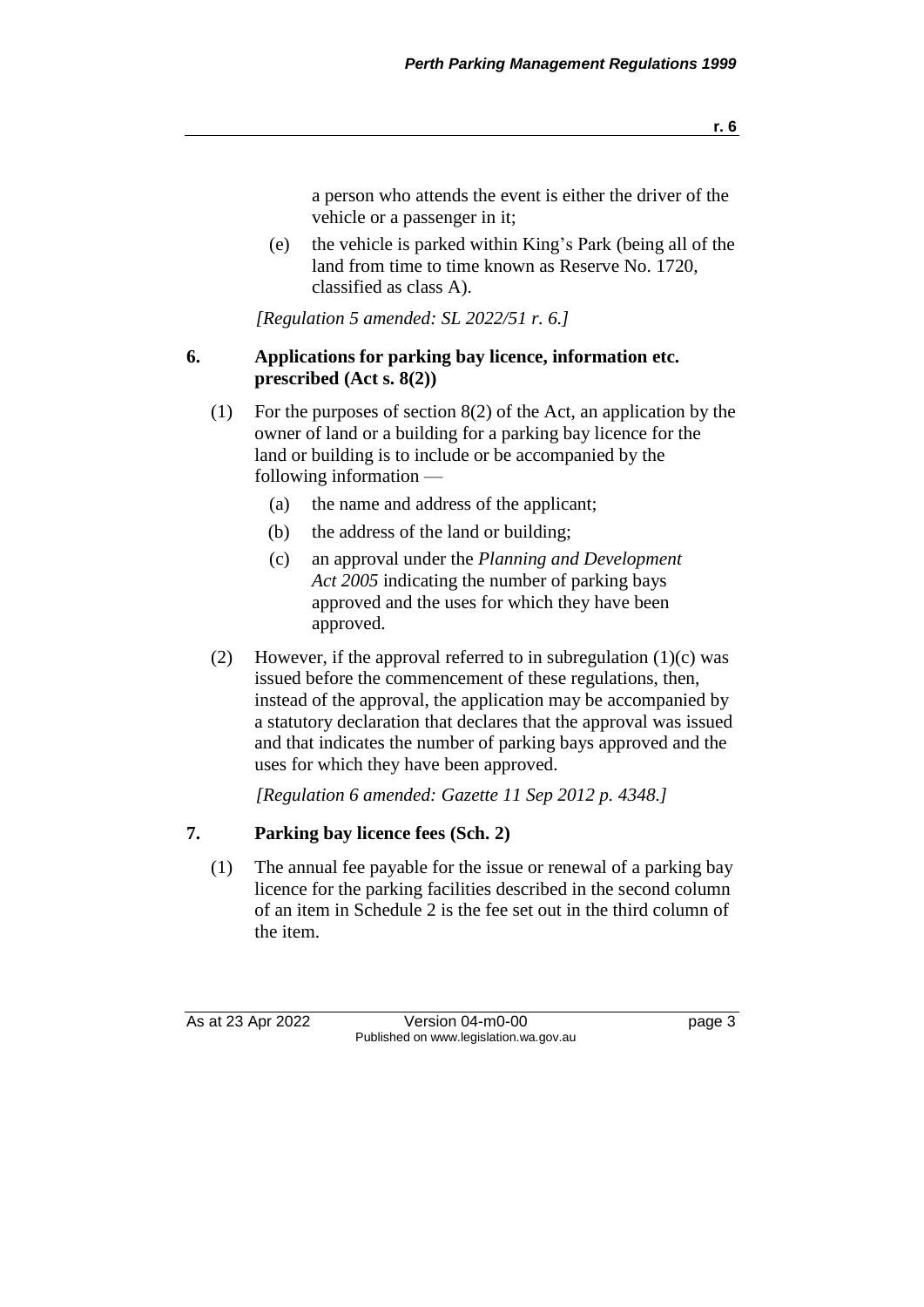| (2) | However, if a licence fee is paid in instalments with the     |
|-----|---------------------------------------------------------------|
|     | permission of the CEO under section $11(2)$ of the Act, the   |
|     | annual fee payable for the licence under subregulation (1) is |
|     | increased by 5%.                                              |

#### **8. Application to vary parking bay licence, information etc. prescribed (Act s. 15(2))**

- (1) For the purposes of section 15(2) of the Act, an application by a licensee for the variation of a parking bay licence is to include or be accompanied by the following information —
	- (a) the name and address of the licensee; and
	- (b) the address of the land or building to which the licence applies; and
	- (c) particulars of the variation sought; and
	- (d) the approval referred to in subregulation (2), if required.
- (2) If the number of parking bays to be permitted by the varied licence would be greater than the number permitted by the approval under the *Planning and Development Act 2005* that was lodged with the application for the licence or for an earlier variation, the application for variation must be accompanied by a further approval under that Act indicating approval for the increase in the number of parking bays and indicating the uses for which the additional bays have been approved.

*[Regulation 8 amended: Gazette 11 Sep 2012 p. 4348.]*

#### **9. Infringement notices, offences prescribed (Sch. 3 and Act s. 19(1))**

For the purposes of section 19(1) of the Act, an infringement notice may be given for an offence described in the third column of an item in Schedule 3 that is alleged to have been committed under the provision of the Act specified in the second column of the item.

page 4 Version 04-m0-00 As at 23 Apr 2022 Published on www.legislation.wa.gov.au

**r. 8**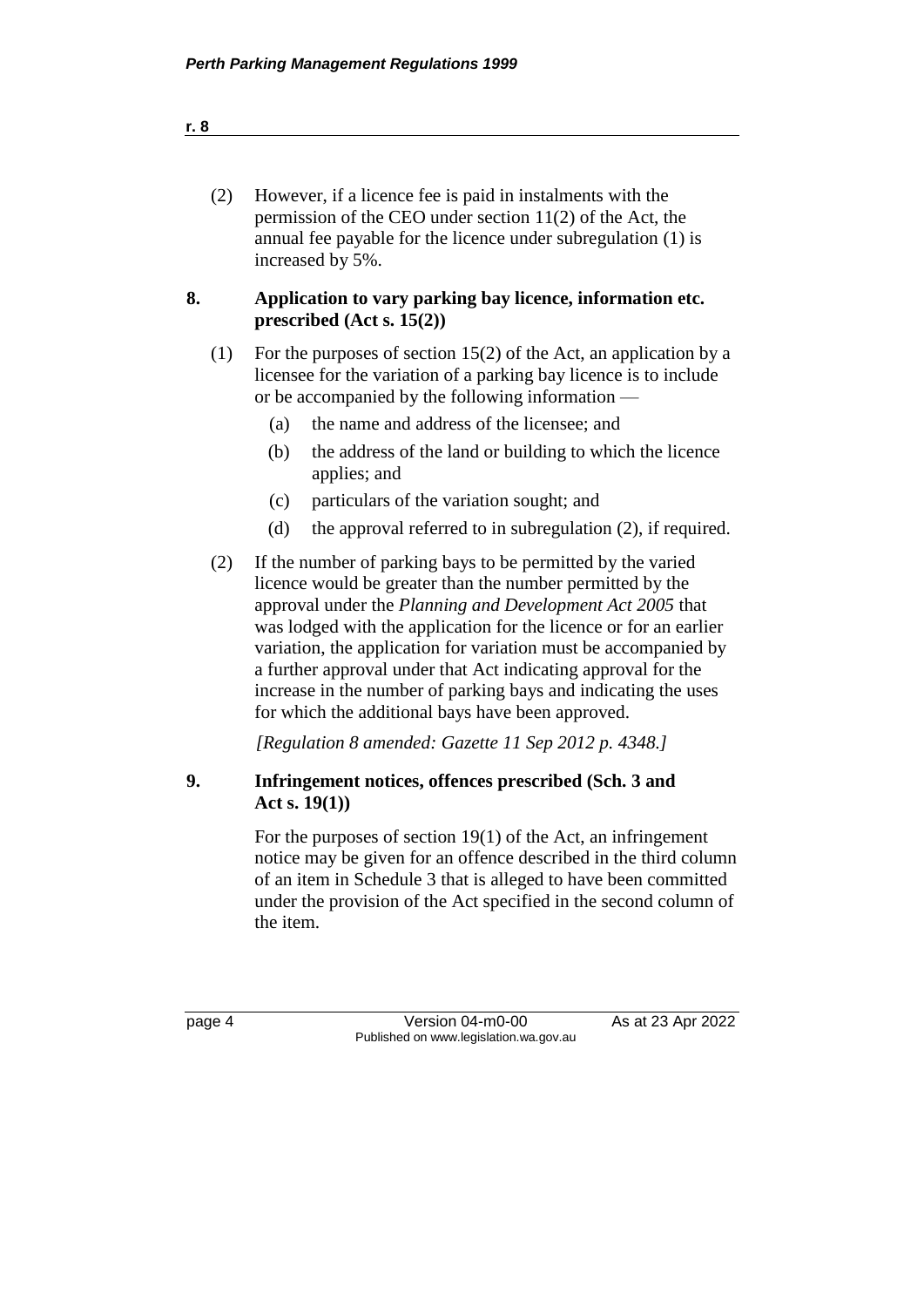**r. 10**

#### **10. Infringement notices, modified penalties prescribed (Sch. 3)**

The modified penalty for an offence referred to in an item in Schedule 3 is the penalty set out in the fourth column of the item.

#### **11. Infringement notices, form of (Sch. 4 and Act s. 19(2))**

For the purposes of section 19(2) of the Act, the form of an infringement notice is the form set out in Schedule 4.

#### **12. Notice of withdrawal of infringement notice, form of (Sch. 5 and Act s. 19(6))**

For the purposes of section 19(6) of the Act, the form of a notice of withdrawal of an infringement notice is the form set out in Schedule 5.

As at 23 Apr 2022 Version 04-m0-00 Version 04-m0-00 Page 5 Published on www.legislation.wa.gov.au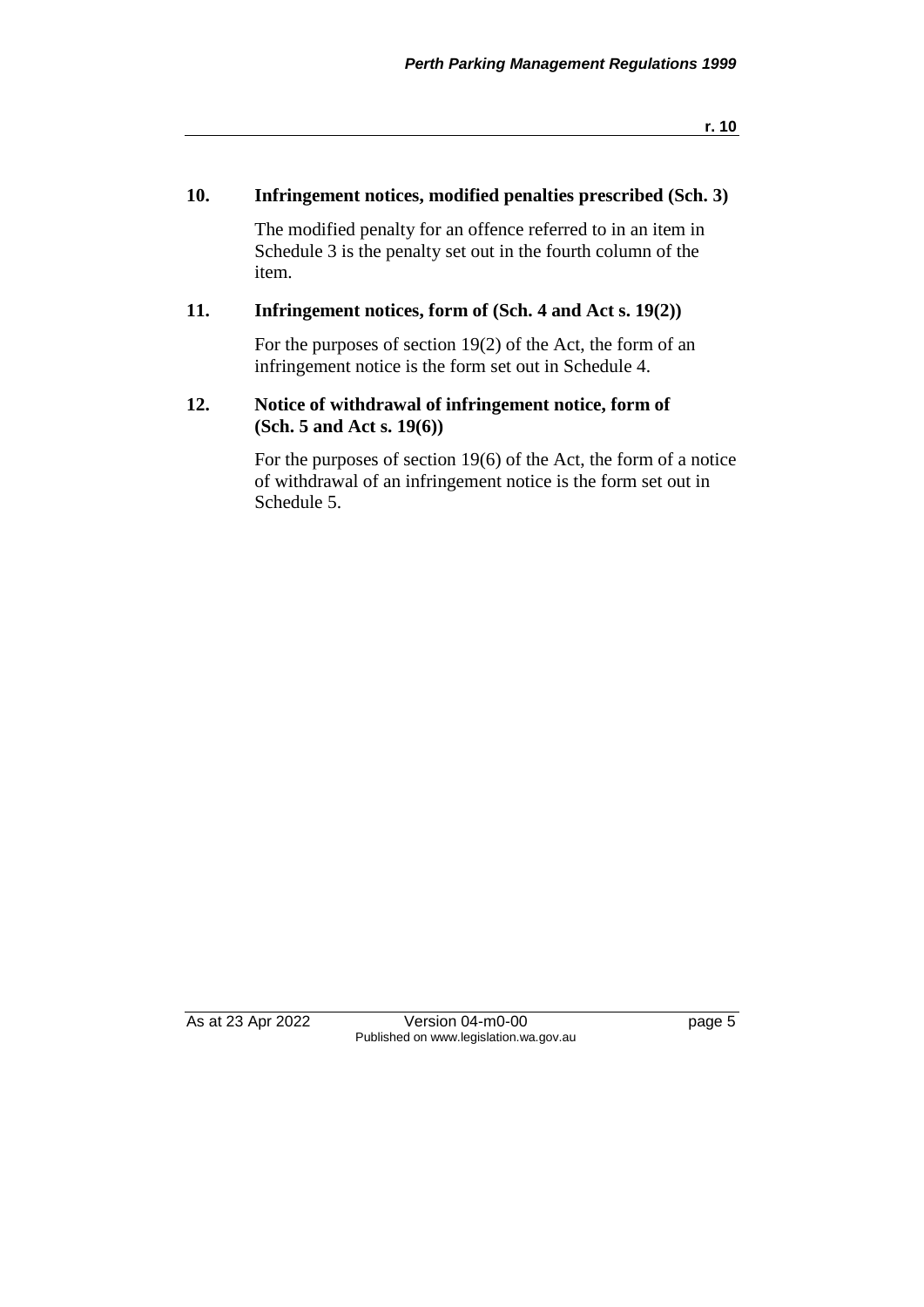## **Schedule 1 — Perth parking management area**

[r. 4]





page 6 Version 04-m0-00 As at 23 Apr 2022 Published on www.legislation.wa.gov.au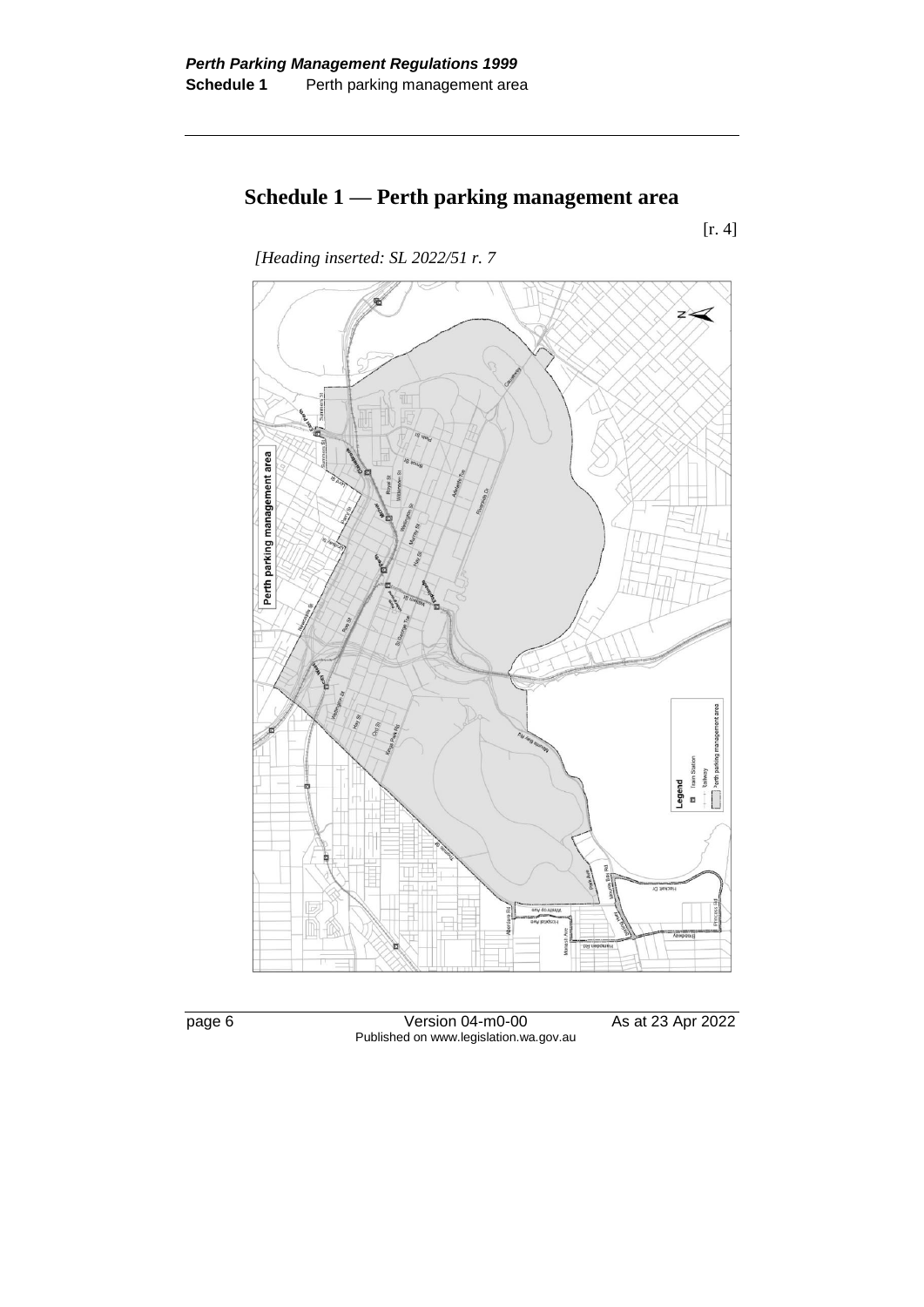

*[Schedule 1 inserted: SL 2022/51 r. 7.]*

As at 23 Apr 2022 Version 04-m0-00 page 7 Published on www.legislation.wa.gov.au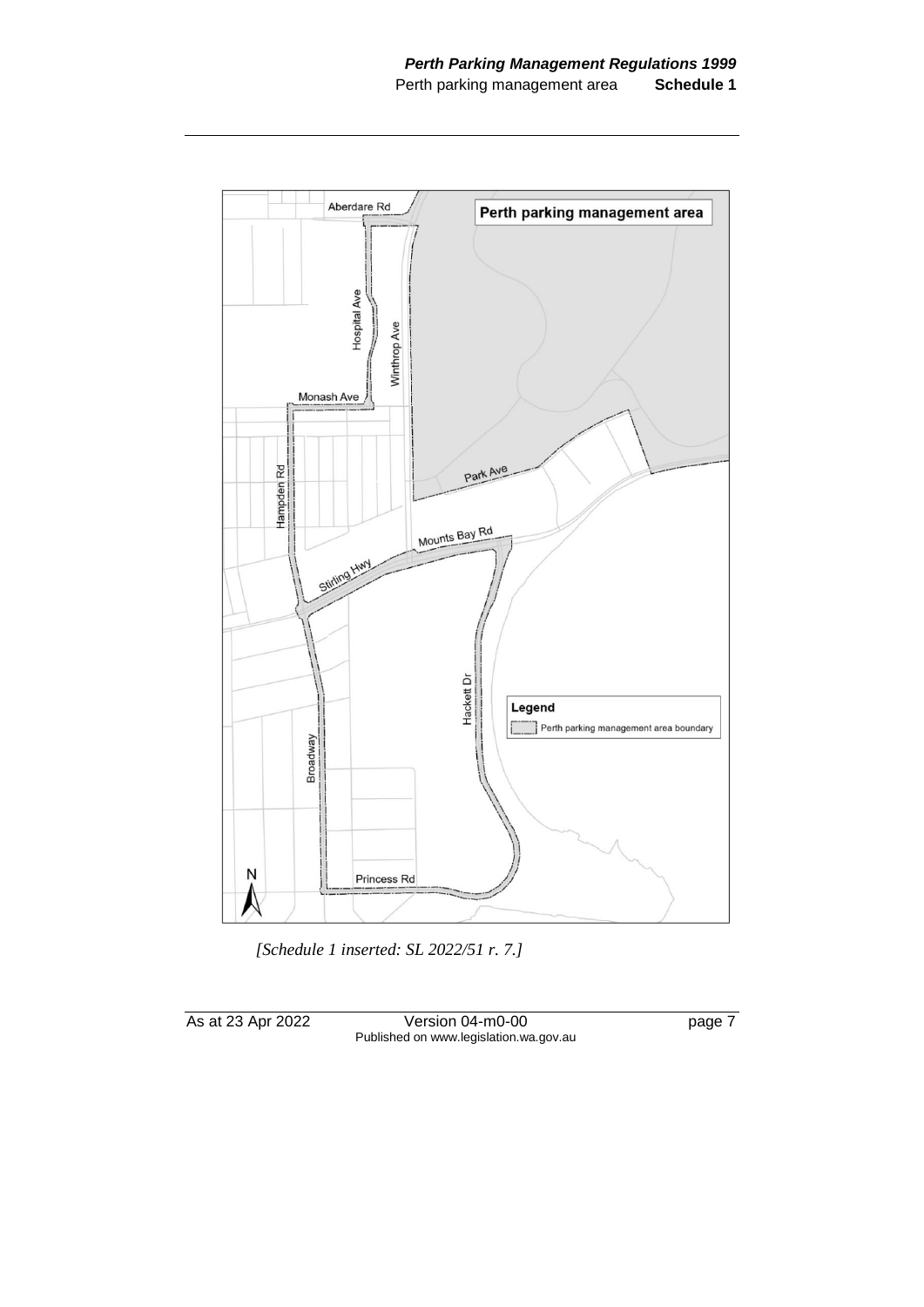## **Schedule 2 — Licence fees**

[r. 7]

| <b>Item</b>      | <b>Parking facilities</b>                                                                                                                                                                                                      | <b>Annual</b><br>licence fee |
|------------------|--------------------------------------------------------------------------------------------------------------------------------------------------------------------------------------------------------------------------------|------------------------------|
|                  |                                                                                                                                                                                                                                | \$                           |
| 1.               | a parking facility that has only 5 parking bays or fewer<br>for the use of vehicles (excluding parking bays of a<br>kind referred to in any of items 2 to 10 and 12 to 14)                                                     | nil                          |
| 2.               | a permit parking area as defined in the <i>Local</i><br>Government (Parking for People with Disabilities)<br>Regulations 2014 regulation 4                                                                                     | nil                          |
| 3.               | a parking bay in a commercial parking facility leased<br>to a resident of the City of Perth who has no access as<br>a resident of the City to exempt parking facilities of the<br>kind referred to in regulation $5(a)$ or (c) | nil                          |
| $\overline{4}$ . | a parking bay clearly identified as being solely for<br>vehicles engaged in unloading or loading goods or<br>passengers                                                                                                        | nil                          |
| 5.               | a parking bay set aside solely for a vehicle being used<br>to transport patients or blood, or to deliver meals to the<br>aged or infirm or to a hospital                                                                       | nil                          |
| 6.               | a parking bay being used for a vehicle that forms part<br>of a display, such as a vehicle offered as a prize in a<br>raffle                                                                                                    | nil                          |
| 7.               | a parking bay set aside for the use of passenger buses<br>during layover periods                                                                                                                                               | nil                          |
| 8.               | a parking bay used solely for parking an ambulance<br>being used for operational purposes or a vehicle being<br>used for operational purposes by a member of the<br>Police Force or a member of a fire brigade                 | nil                          |
| 9.               | a parking bay used solely for servicing, inspecting,<br>repairing, fuelling or maintaining vehicles                                                                                                                            | nil                          |

page 8 Version 04-m0-00 As at 23 Apr 2022 Published on www.legislation.wa.gov.au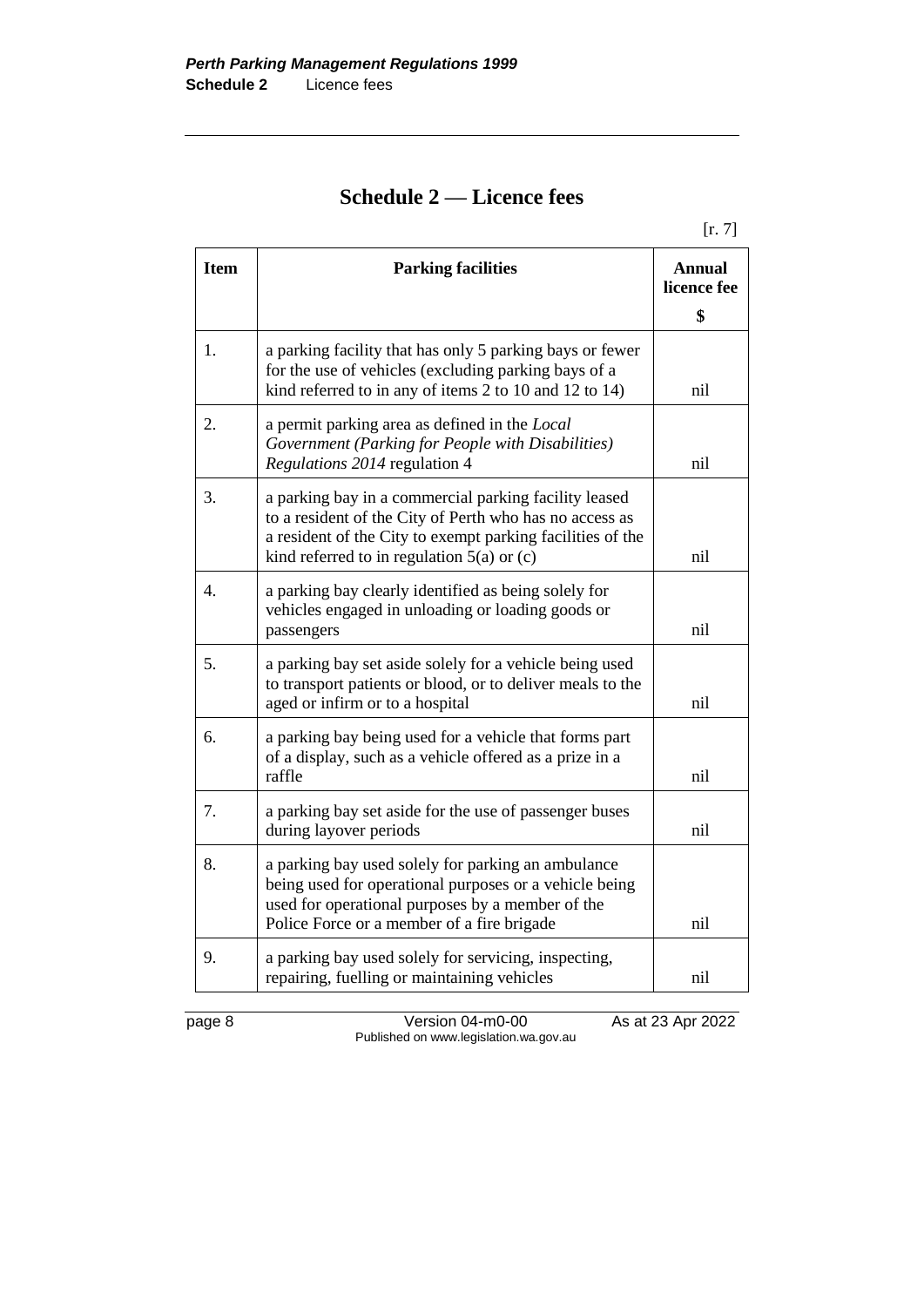| <b>Item</b> | <b>Parking facilities</b> |                                                                                                                                                                                                   | <b>Annual</b><br>licence fee |
|-------------|---------------------------|---------------------------------------------------------------------------------------------------------------------------------------------------------------------------------------------------|------------------------------|
|             |                           |                                                                                                                                                                                                   | \$                           |
| 10.         |                           | a parking bay used solely for a vehicle that forms part<br>of the stock of a business of a motor vehicle dealer<br>who holds a licence under the Motor Vehicle Dealers<br>Act 1973                |                              |
| 11.         |                           | a facility that has more than 5 parking bays for the use<br>of vehicles (excluding a bay set aside for the exclusive<br>use of vehicles referred to in any of items 2 to 10<br>and 12 to $14$ ) — |                              |
|             | (a)                       | for each motor cycle bay;                                                                                                                                                                         | nil                          |
|             | (b)                       | for each bay (excluding a bay that is on a<br>carriageway) that is available to the public for                                                                                                    |                              |
|             |                           | use without time constraints;                                                                                                                                                                     | 1 144.10                     |
|             | (c)                       | for each bay that is on a carriageway;                                                                                                                                                            | 1 057.10                     |
|             | (d)                       | for each bay that is available to the public and in<br>which 50% of the vehicles being parked stay for<br>less than 4 hours and at least 90% stay for less<br>than 6 hours;                       | 1 057.10                     |
|             |                           |                                                                                                                                                                                                   |                              |
|             | (e)                       | for each other bay                                                                                                                                                                                | 1 189.70                     |
| 12.         |                           | a parking bay for use without charge —                                                                                                                                                            |                              |
|             | (a)                       | located on the site of -                                                                                                                                                                          |                              |
|             |                           | a place of public worship of a religious<br>(i)<br>body; or                                                                                                                                       |                              |
|             |                           | (ii)<br>a school that is formally affiliated with a<br>religious body;                                                                                                                            |                              |
|             |                           | and                                                                                                                                                                                               |                              |
|             | (b)                       | set aside during the hours of 8.00 a.m. to<br>6.00 p.m. Monday to Friday solely for a vehicle                                                                                                     | nil                          |

As at 23 Apr 2022 Version 04-m0-00 page 9 Published on www.legislation.wa.gov.au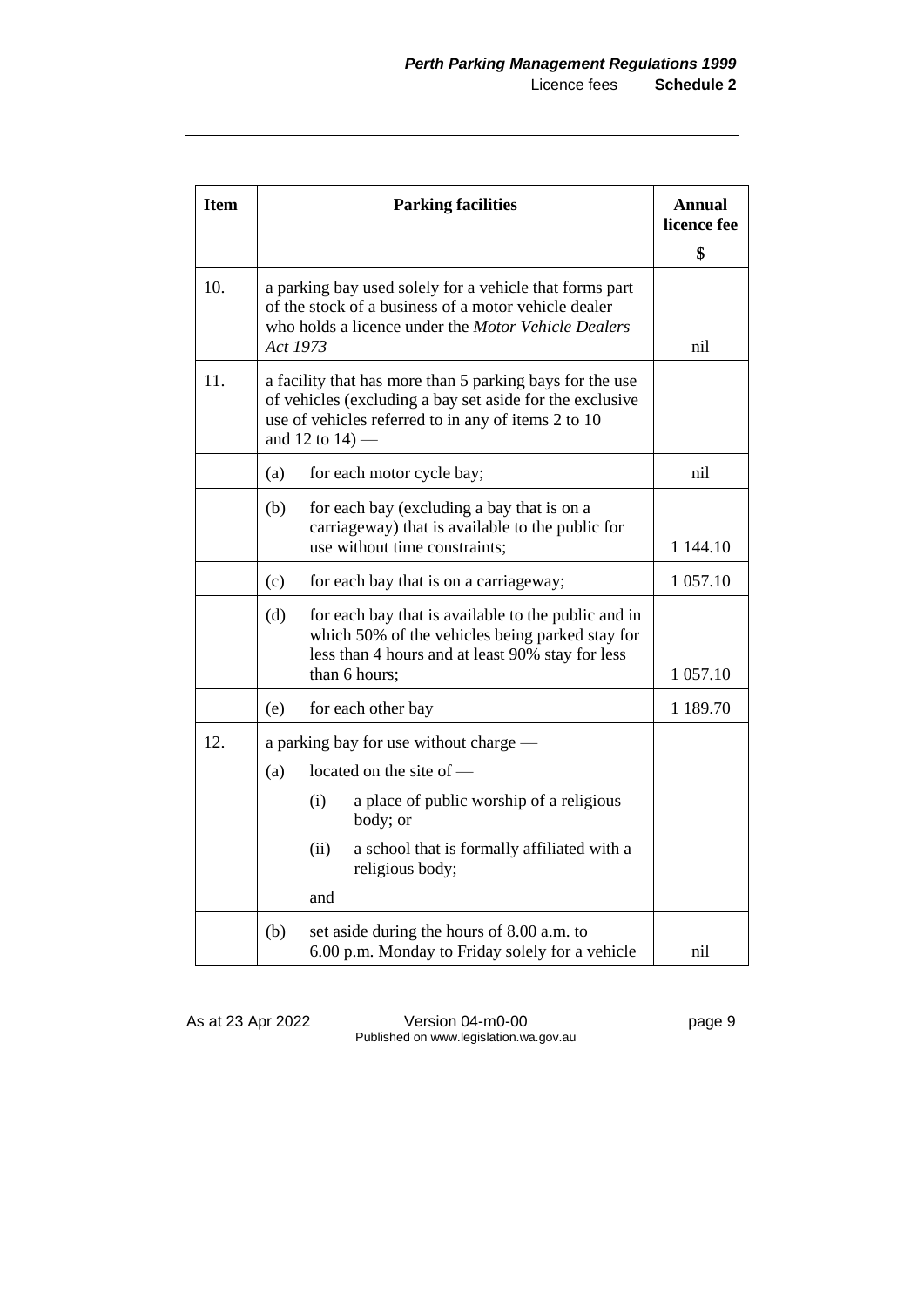| <b>Item</b> | <b>Parking facilities</b>                                                                                                                                                                                                                            | Annual<br>licence fee |
|-------------|------------------------------------------------------------------------------------------------------------------------------------------------------------------------------------------------------------------------------------------------------|-----------------------|
|             |                                                                                                                                                                                                                                                      | \$                    |
|             | being used by a person who, throughout the<br>period the vehicle is parked in the bay —                                                                                                                                                              |                       |
|             | (i)<br>is employed at the place of public worship<br>or the school; or                                                                                                                                                                               |                       |
|             | (ii)<br>does voluntary work at or mainly at the<br>place of public worship or the school; or                                                                                                                                                         |                       |
|             | (iii)<br>visits the place of public worship or the<br>school for religious purposes or in relation<br>to parish affairs of the religious body; or                                                                                                    |                       |
|             | visits the school for school-related<br>(iv)<br>purposes                                                                                                                                                                                             |                       |
| 13.         | a parking bay for use without charge —                                                                                                                                                                                                               |                       |
|             | located on or adjacent to a park; and<br>(a)                                                                                                                                                                                                         |                       |
|             | set aside during the hours of 8.00 a.m. to<br>(b)<br>6.00 p.m. solely for a vehicle being used by a<br>person or persons who, throughout the period<br>the vehicle is parked in the bay, engages or<br>engage in a recreational activity in the park | nil                   |
| 14.         | a parking bay located on any of the following roads or<br>private roads —                                                                                                                                                                            |                       |
|             | <b>Thomas Street</b><br>(a)                                                                                                                                                                                                                          | nil                   |
|             | (b)<br>Aberdare Road                                                                                                                                                                                                                                 | nil                   |
|             | (c)<br><b>Hospital Avenue</b>                                                                                                                                                                                                                        | nil                   |
|             | <b>Monash Avenue</b><br>(d)                                                                                                                                                                                                                          | nil                   |
|             | (e)<br>Hampden Road                                                                                                                                                                                                                                  | nil                   |
|             | (f)<br><b>Broadway</b>                                                                                                                                                                                                                               | nil                   |

page 10 Version 04-m0-00 As at 23 Apr 2022 Published on www.legislation.wa.gov.au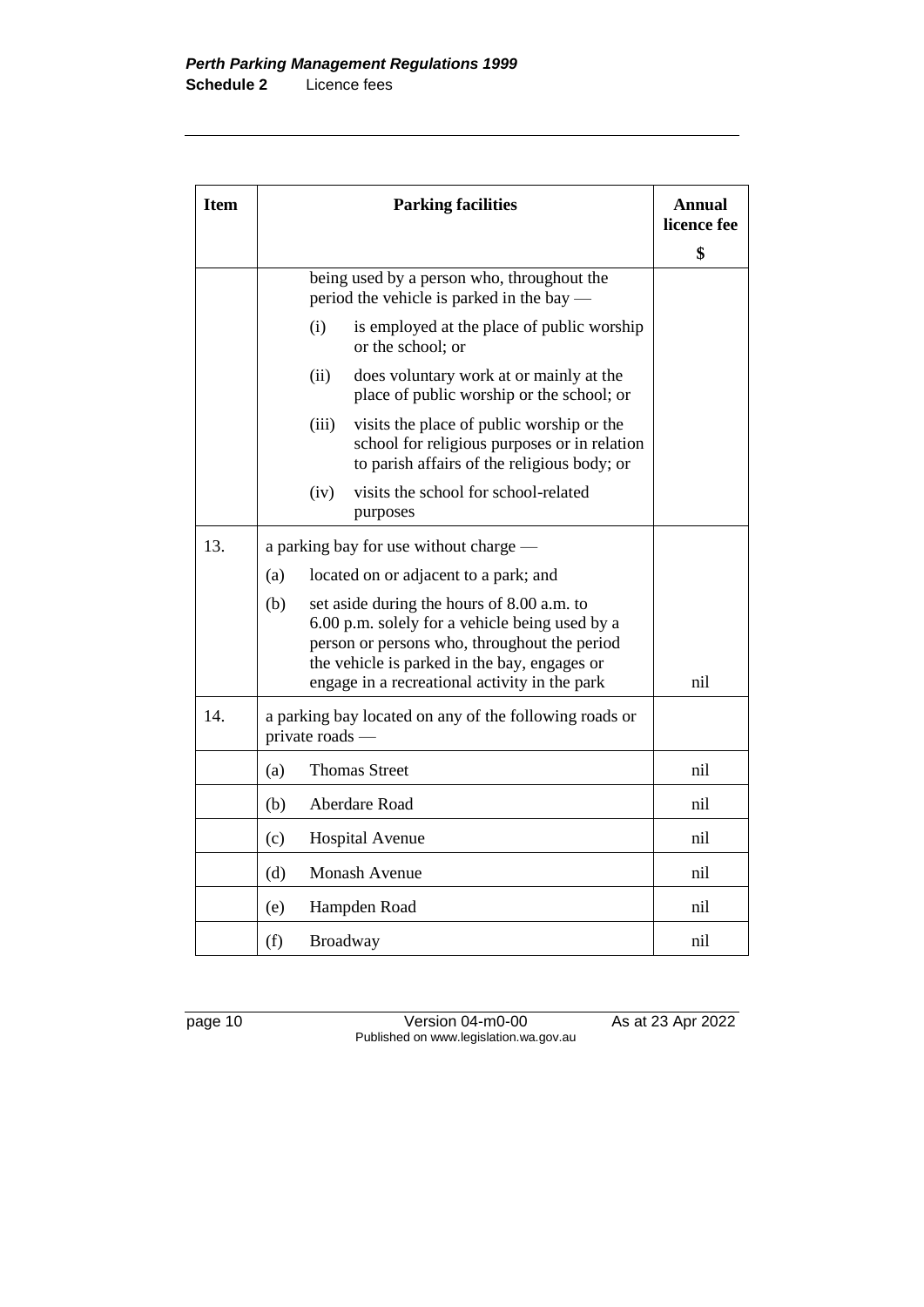| <b>Item</b> | <b>Parking facilities</b> |                                                                          | Annual<br>licence fee |
|-------------|---------------------------|--------------------------------------------------------------------------|-----------------------|
|             |                           |                                                                          | \$                    |
|             | (g)                       | Princess Road                                                            | nil                   |
|             | (h)                       | <b>Hackett Drive</b>                                                     | nil                   |
|             | (i)                       | the part of Mounts Bay Road between Hackett<br>Drive and Winthrop Avenue | nil                   |
|             | (1)                       | <b>Stirling Highway</b>                                                  | nil                   |

*[Schedule 2 amended: Gazette 15 Jun 2001 p. 2976-7; 17 May 2002 p. 2569; 16 May 2003 p. 1704-5; 21 May 2004 p. 1713-14; 10 Jun 2005 p. 2567; 12 May 2006 p. 1788; 12 Jun 2007 p. 2736-7; 28 Sep 2007 p. 4933; 16 May 2008 p. 1913-14; 23 Jun 2009 p. 2490; 30 Jun 2009 p. 2660; 1 Apr 2010 p. 1280; 8 Apr 2011 p. 1292; 29 Apr 2011 p. 1535-6; 1 Jun 2012 p. 2287; 2 Nov 2012 p. 5262-3; 8 Feb 2013 p. 870; 14 Jun 2013 p. 2247; 16 May 2014 p. 1544-5; 13 Feb 2015 p. 653; 15 May 2015 p. 1729-30; 13 May 2016 p. 1428; 26 May 2017 p. 2641; 25 May 2018 p. 1642; SL 2021/92 r. 4; SL 2022/51 r. 8.]*

As at 23 Apr 2022 Version 04-m0-00 page 11 Published on www.legislation.wa.gov.au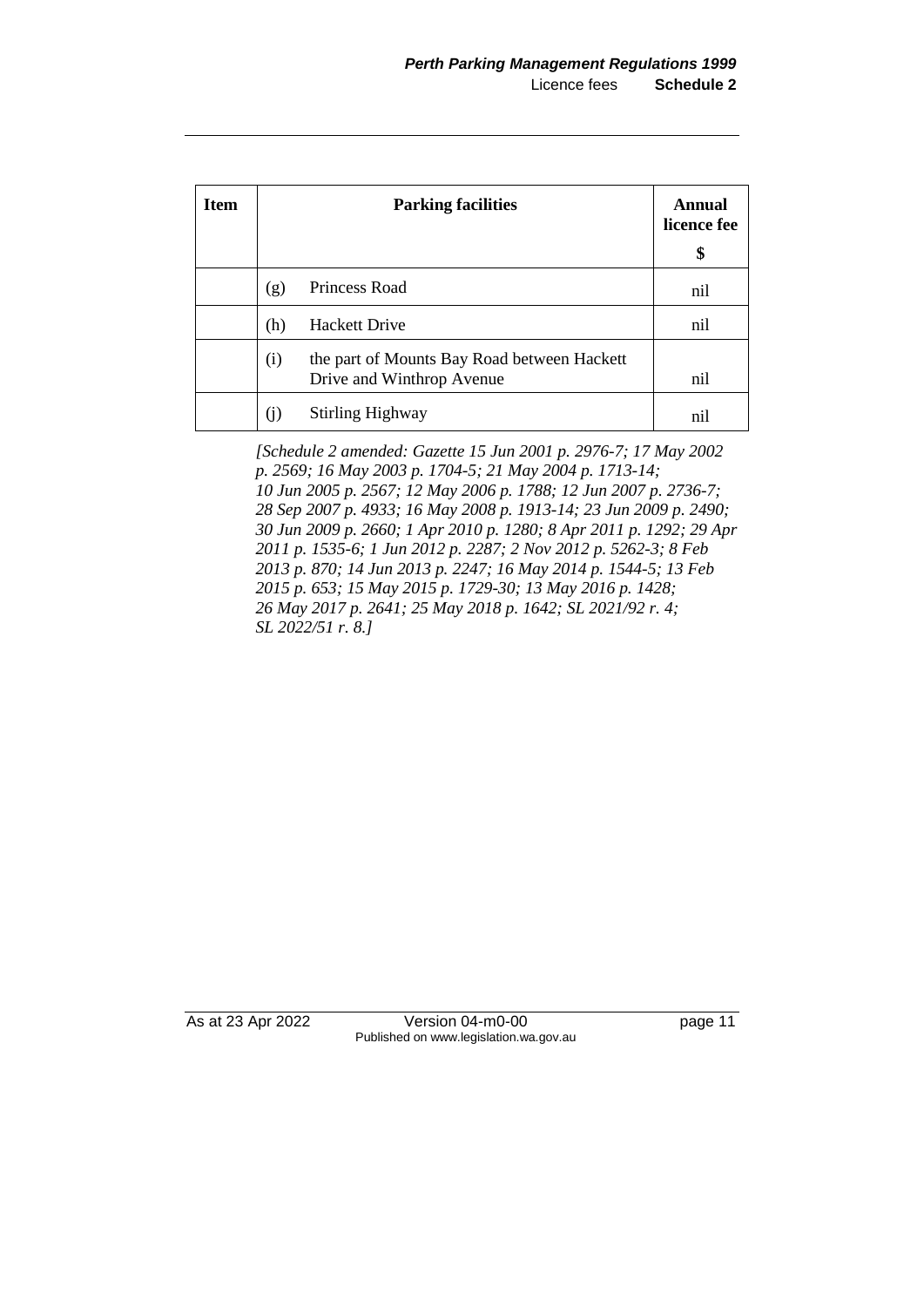### **Schedule 3 — Infringement notice offences and modified penalties**

[r. 9, 10]

| <b>Item</b>      | <b>Provision of</b><br>Act | <b>Description of offence</b>                                                                                                                                                                                                          | <b>Modified</b><br>penalty<br>\$ |
|------------------|----------------------------|----------------------------------------------------------------------------------------------------------------------------------------------------------------------------------------------------------------------------------------|----------------------------------|
| 1.               | Section 7                  | permitting a vehicle to be parked on the<br>land or in or on a building in the Perth<br>parking management area for which no<br>parking bay licence is in force                                                                        | 500                              |
| 2.               | Section 14                 | failing to give notice of a change in the<br>ownership of land or a building for<br>which a parking bay licence is in force                                                                                                            | 200                              |
| 3.               | Section $18(1)$            | failing to comply with a parking bay<br>licence                                                                                                                                                                                        | 500                              |
| $\overline{4}$ . | Section $18(2)$            | advertising or otherwise indicating that<br>parking is available on land or in or on<br>a building for which a parking bay<br>licence is in force while the licence<br>does not permit parking as advertised<br>or otherwise indicated | 500                              |
| 5.               | Section $18(3)$            | advertising or otherwise indicating that<br>parking is available on land or in or on<br>a building in the Perth parking<br>management area for which no parking<br>bay licence is in force                                             | 500                              |
| 6.               | Section 22                 | obstructing an inspector in the<br>performance of his or her functions or<br>the exercise of his or her powers under<br>the Act                                                                                                        | 500                              |

page 12 Version 04-m0-00 As at 23 Apr 2022 Published on www.legislation.wa.gov.au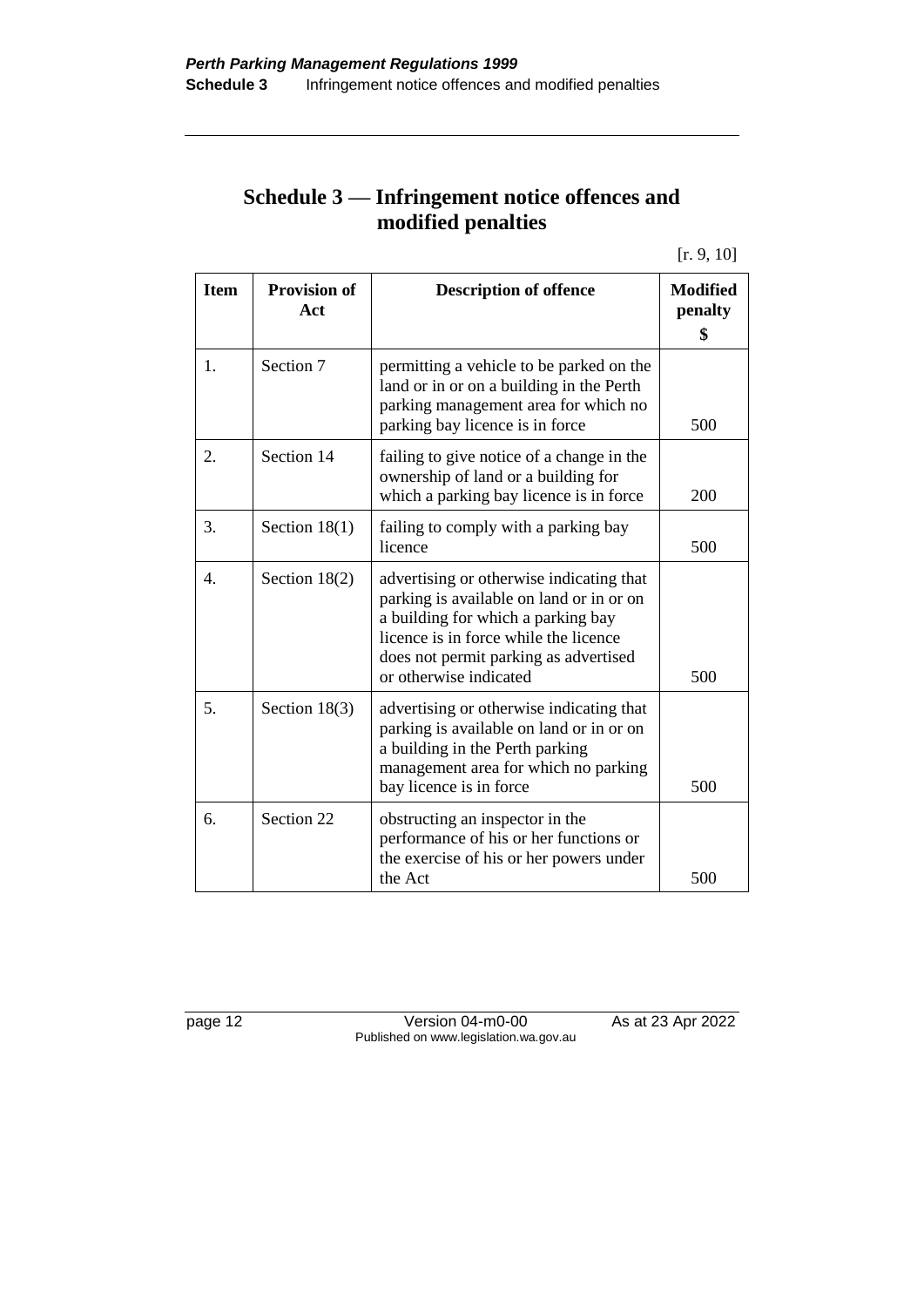### **Schedule 4 — Form of infringement notice**

[r. 11]

*Perth Parking Management Act 1999 Perth Parking Management Regulations 1999*

#### INFRINGEMENT NOTICE

Date of this notice ......../......../........

| you committed the following offence -                                                                                                                                                                                                        |  |
|----------------------------------------------------------------------------------------------------------------------------------------------------------------------------------------------------------------------------------------------|--|
|                                                                                                                                                                                                                                              |  |
|                                                                                                                                                                                                                                              |  |
|                                                                                                                                                                                                                                              |  |
|                                                                                                                                                                                                                                              |  |
|                                                                                                                                                                                                                                              |  |
| If you do not wish to have a complaint of the alleged offence heard and<br>determined by a court, you may pay the amount of the modified penalty shown<br>above to the CEO of the Department for Planning and Infrastructure <sup>2</sup> at |  |
|                                                                                                                                                                                                                                              |  |
|                                                                                                                                                                                                                                              |  |
| Signature                                                                                                                                                                                                                                    |  |
| [Schedule 4 amended: Gazette 28 Feb 2003 p. 678.]                                                                                                                                                                                            |  |

As at 23 Apr 2022 Version 04-m0-00 page 13 Published on www.legislation.wa.gov.au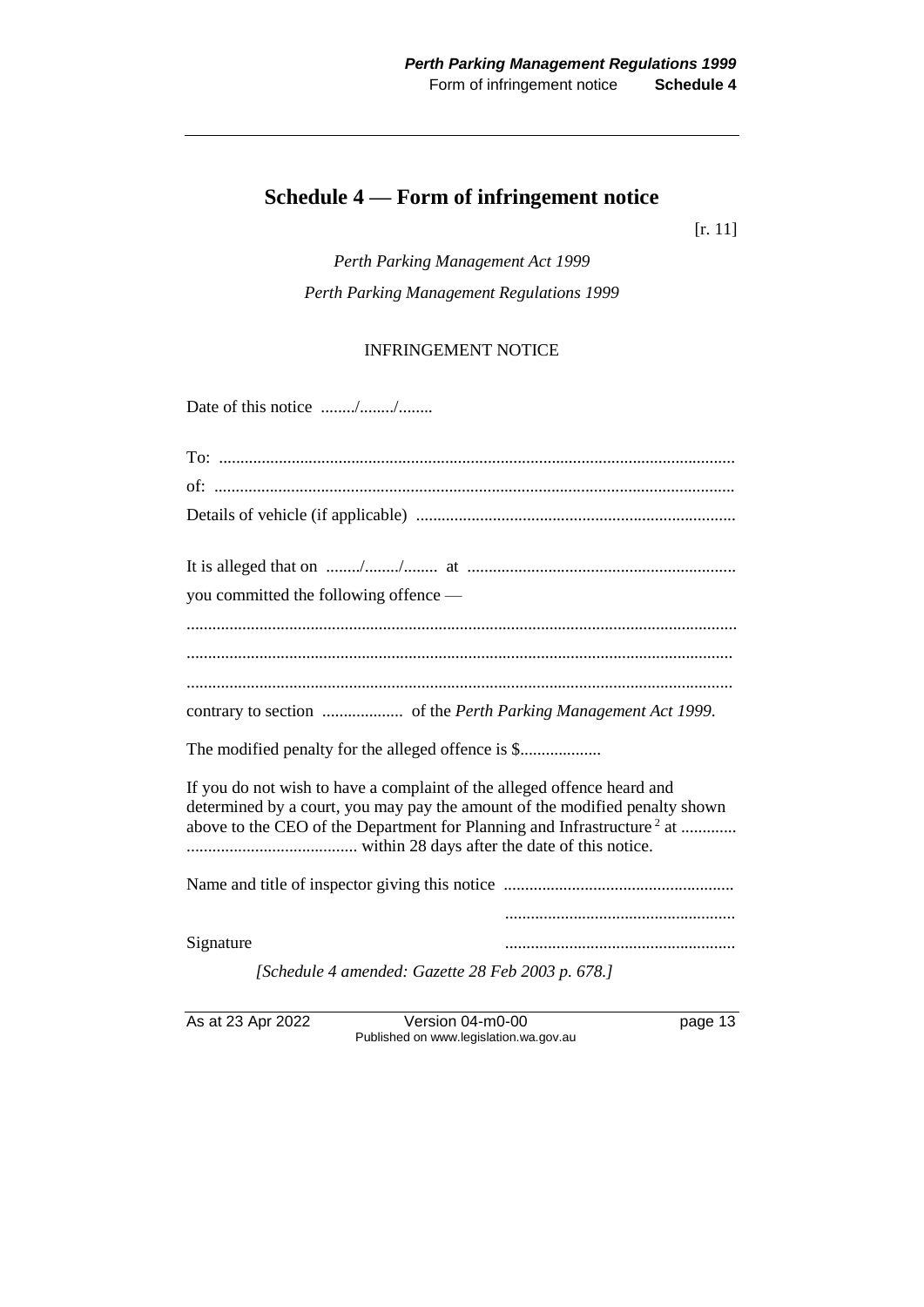### **Schedule 5 — Form of notice of withdrawal of infringement notice**

[r. 12]

*Perth Parking Management Act 1999*

*Perth Parking Management Regulations 1999*

NOTICE OF WITHDRAWAL OF INFRINGEMENT NOTICE

| Date of this notice //              |  |  |  |
|-------------------------------------|--|--|--|
|                                     |  |  |  |
|                                     |  |  |  |
|                                     |  |  |  |
|                                     |  |  |  |
|                                     |  |  |  |
|                                     |  |  |  |
| been withdrawn.                     |  |  |  |
|                                     |  |  |  |
| was paid, and a refund is enclosed  |  |  |  |
| was not paid and should not be paid |  |  |  |
| (delete as appropriate)             |  |  |  |
|                                     |  |  |  |
|                                     |  |  |  |
| Signature                           |  |  |  |

page 14 Version 04-m0-00 As at 23 Apr 2022 Published on www.legislation.wa.gov.au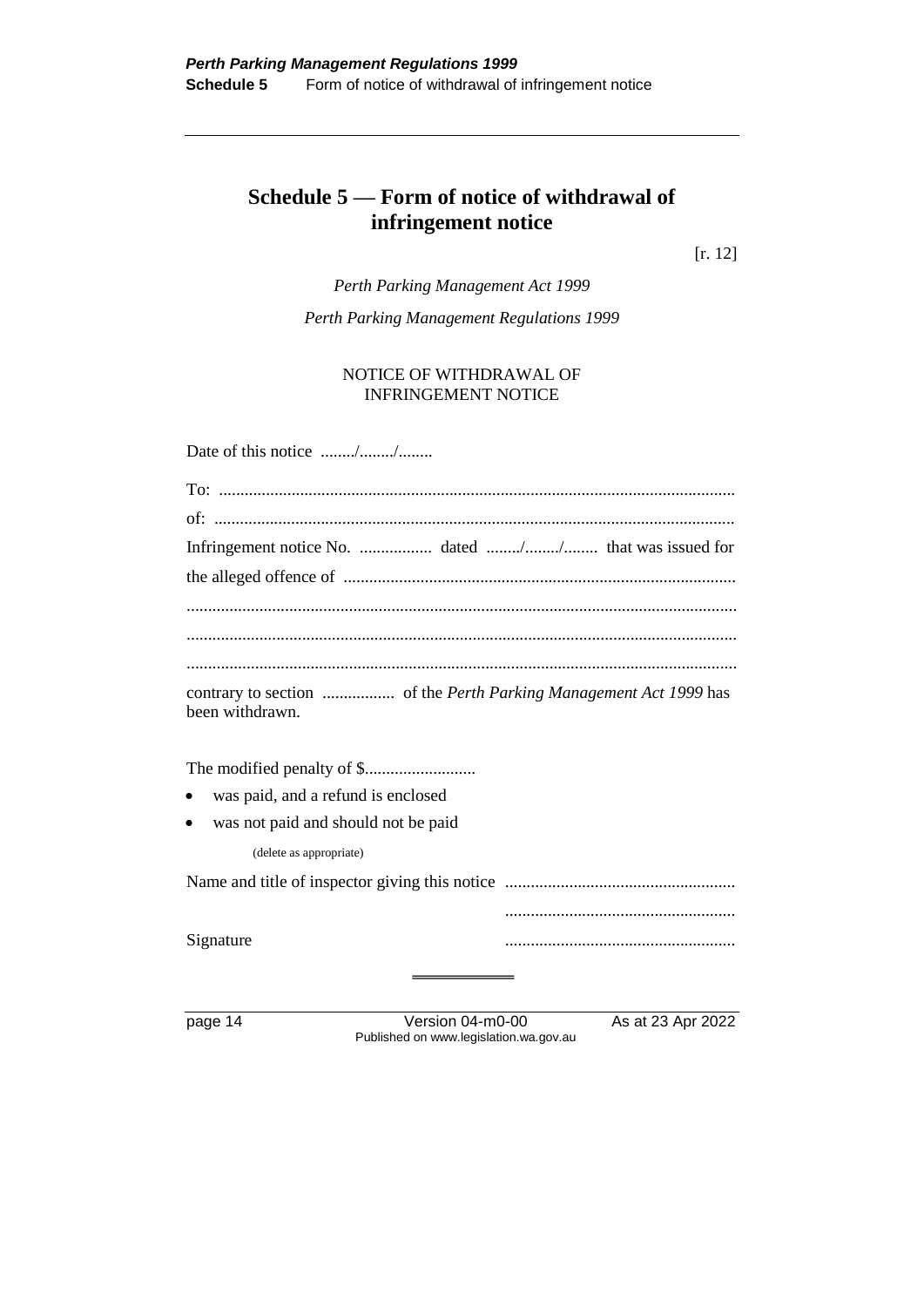## **Notes**

This is a compilation of the *Perth Parking Management Regulations 1999* and includes amendments made by other written laws. For provisions that have come into operation, and for information about any reprints, see the compilation table.

#### **Compilation table**

| <b>Citation</b>                                                                                                  | <b>Published</b>          | Commencement                                                                                                   |  |  |
|------------------------------------------------------------------------------------------------------------------|---------------------------|----------------------------------------------------------------------------------------------------------------|--|--|
| Perth Parking Management<br>Regulations 1999                                                                     | 16 Jul 1999<br>p. 3227-34 | 16 Jul 1999 (see r. 2 and Gazette<br>16 Jul 1999 p. 3183)                                                      |  |  |
| Perth Parking Management<br><b>Amendment Regulations 2001</b>                                                    | 15 Jun 2001<br>p. 2976-7  | 1 Jul 2001 (see r. 2)                                                                                          |  |  |
| Perth Parking Management<br><b>Amendment Regulations 2002</b>                                                    | 17 May 2002<br>p. 2568-9  | 1 Jul 2002 (see r. 2)                                                                                          |  |  |
| Perth Parking Management<br><b>Amendment Regulations 2003</b>                                                    | 28 Feb 2003<br>p. 678     | 28 Feb 2003                                                                                                    |  |  |
| Perth Parking Management<br>Amendment Regulations (No. 2) 2003                                                   | 16 May 2003<br>p. 1704-5  | 16 May 2003                                                                                                    |  |  |
| Perth Parking Management<br><b>Amendment Regulations 2004</b>                                                    | 21 May 2004<br>p. 1713-14 | 1 Jul 2004 (see r. 2)                                                                                          |  |  |
| Reprint 1: The Perth Parking Management Regulations 1999 as at 21 Jan 2005<br>(includes amendments listed above) |                           |                                                                                                                |  |  |
| Perth Parking Management<br><b>Amendment Regulations 2005</b>                                                    | 10 Jun 2005<br>p. 2567    | 1 Jul 2005 (see r. 2)                                                                                          |  |  |
| Perth Parking Management<br><b>Amendment Regulations 2006</b>                                                    | 12 May 2006<br>p. 1788    | 1 Jul 2006 (see r. 2)                                                                                          |  |  |
| Perth Parking Management<br>Amendment Regulations (No. 2) 2007                                                   | 12 Jun 2007<br>p. 2736-7  | 1 Jul 2007 (see r. 2)                                                                                          |  |  |
| Perth Parking Management<br><b>Amendment Regulations 2007</b>                                                    | 28 Sep 2007<br>p. 4933    | 28 Sep 2007                                                                                                    |  |  |
| Perth Parking Management<br><b>Amendment Regulations 2008</b>                                                    | 16 May 2008<br>p. 1913-14 | r. 1 and 2: 16 May 2008<br>(see r. $2(a)$ );<br>Regulations other than r. 1 and 2:<br>1 Jul 2008 (see r. 2(b)) |  |  |
| Reprint 2: The Perth Parking Management Regulations 1999 as at 12 Sep 2008<br>(includes amendments listed above) |                           |                                                                                                                |  |  |

| Perth Parking Management<br><b>Amendment Regulations 2009</b> | 23 Jun 2009<br>p. 2489-90 | r. 1 and 2: 23 Jun 2009<br>(see r. $2(a)$ ): |
|---------------------------------------------------------------|---------------------------|----------------------------------------------|
|                                                               |                           | Regulations other than r. 1 and 2:           |
|                                                               |                           | 24 Jun 2009 (see r. 2(b))                    |

As at 23 Apr 2022 Version 04-m0-00 page 15 Published on www.legislation.wa.gov.au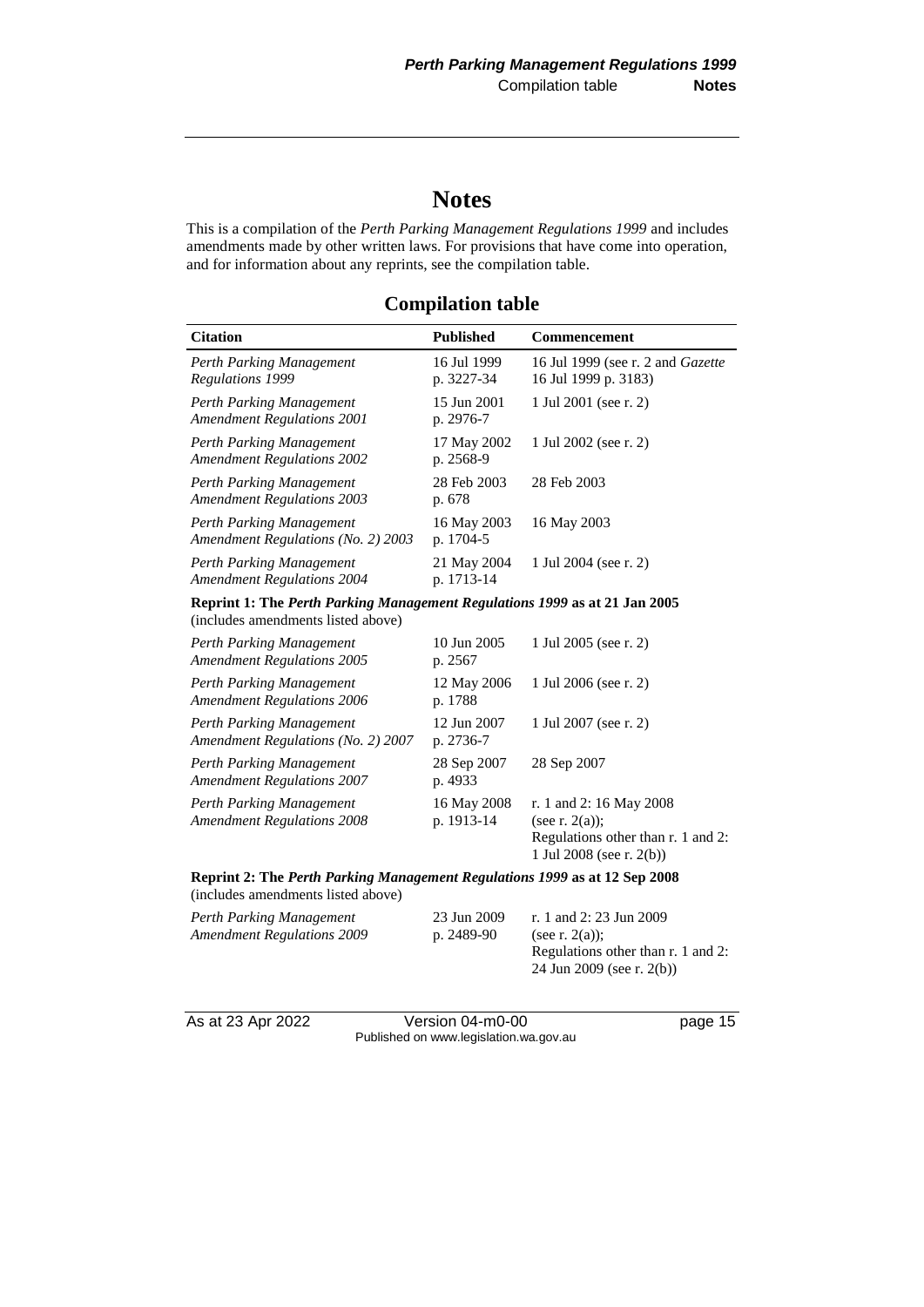| <b>Citation</b>                                                                                                        | <b>Published</b>          | <b>Commencement</b>                                                                                              |
|------------------------------------------------------------------------------------------------------------------------|---------------------------|------------------------------------------------------------------------------------------------------------------|
| Perth Parking Management<br>Amendment Regulations (No. 2) 2009                                                         | 30 Jun 2009<br>p. 2659-60 | r. 1 and 2:30 Jun 2009<br>(see r. $2(a)$ );<br>Regulations other than r. 1 and 2:<br>1 Jul 2009 (see r. 2(b))    |
| Perth Parking Management<br><b>Amendment Regulations 2010</b>                                                          | 1 Apr 2010<br>p. 1280     | r. 1 and 2: 1 Apr 2010<br>(see r. $2(a)$ );<br>Regulations other than r. 1 and 2:<br>1 Jul 2010 (see r. 2(b))    |
| Perth Parking Management<br><b>Amendment Regulations 2011</b>                                                          | 8 Apr 2011<br>p. 1291-2   | r. 1 and 2: 8 Apr 2011<br>(see r. $2(a)$ );<br>Regulations other than r. 1 and 2:<br>1 Jul 2011 (see r. $2(b)$ ) |
| Perth Parking Management<br>Amendment Regulations (No. 2) 2011                                                         | 29 Apr 2011<br>p. 1535-6  | r. 1 and 2: 29 Apr 2011<br>(see r. $2(a)$ );<br>Regulations other than r. 1 and 2:<br>30 Apr 2011 (see r. 2(b))  |
| <b>Reprint 3: The Perth Parking Management Regulations 1999 as at 6 Jan 2012</b> (includes<br>amendments listed above) |                           |                                                                                                                  |
| Perth Parking Management<br><b>Amendment Regulations 2012</b>                                                          | 1 Jun 2012<br>p. 2287     | r. 1 and 2: 1 Jun 2012<br>(see r. $2(a)$ );<br>Regulations other than r. 1 and 2:<br>1 Jul 2012 (see r. 2(b))    |
| Perth Parking Management<br>Amendment Regulations (No. 2) 2012                                                         | 11 Sep 2012<br>p. 4347-9  | r. 1 and 2: 11 Sep 2012<br>(see r. $2(a)$ );<br>Regulations other than r. 1 and 2:<br>12 Sep 2012 (see r. 2(b))  |
| Perth Parking Management<br>Amendment Regulations (No. 3) 2012                                                         | 2 Nov 2012<br>p. 5262-3   | r. 1 and 2: 2 Nov 2012<br>(see r. $2(a)$ );<br>Regulations other than r. 1 and 2:<br>3 Nov 2012 (see r. 2(b))    |
| Perth Parking Management<br><b>Amendment Regulations 2013</b>                                                          | 8 Feb 2013<br>p. 869-70   | r. 1 and 2: 8 Feb 2013<br>(see r. $2(a)$ );<br>Regulations other than r. 1 and 2:<br>9 Feb 2013 (see r. 2(b))    |
| Perth Parking Management<br>Amendment Regulations (No. 2) 2013                                                         | 14 Jun 2013<br>p. 2246-7  | r. 1 and 2: 14 Jun 2013<br>(see r. $2(a)$ );<br>Regulations other than r. 1 and 2:<br>1 Jul 2013 (see r. 2(b))   |
| Perth Parking Management<br><b>Amendment Regulations 2014</b>                                                          | 16 May 2014<br>p. 1544-5  | r. 1 and 2: 16 May 2014<br>(see r. $2(a)$ );<br>Regulations other than r. 1 and 2:<br>1 Jul 2014 (see r. 2(b))   |

page 16 Version 04-m0-00 As at 23 Apr 2022 Published on www.legislation.wa.gov.au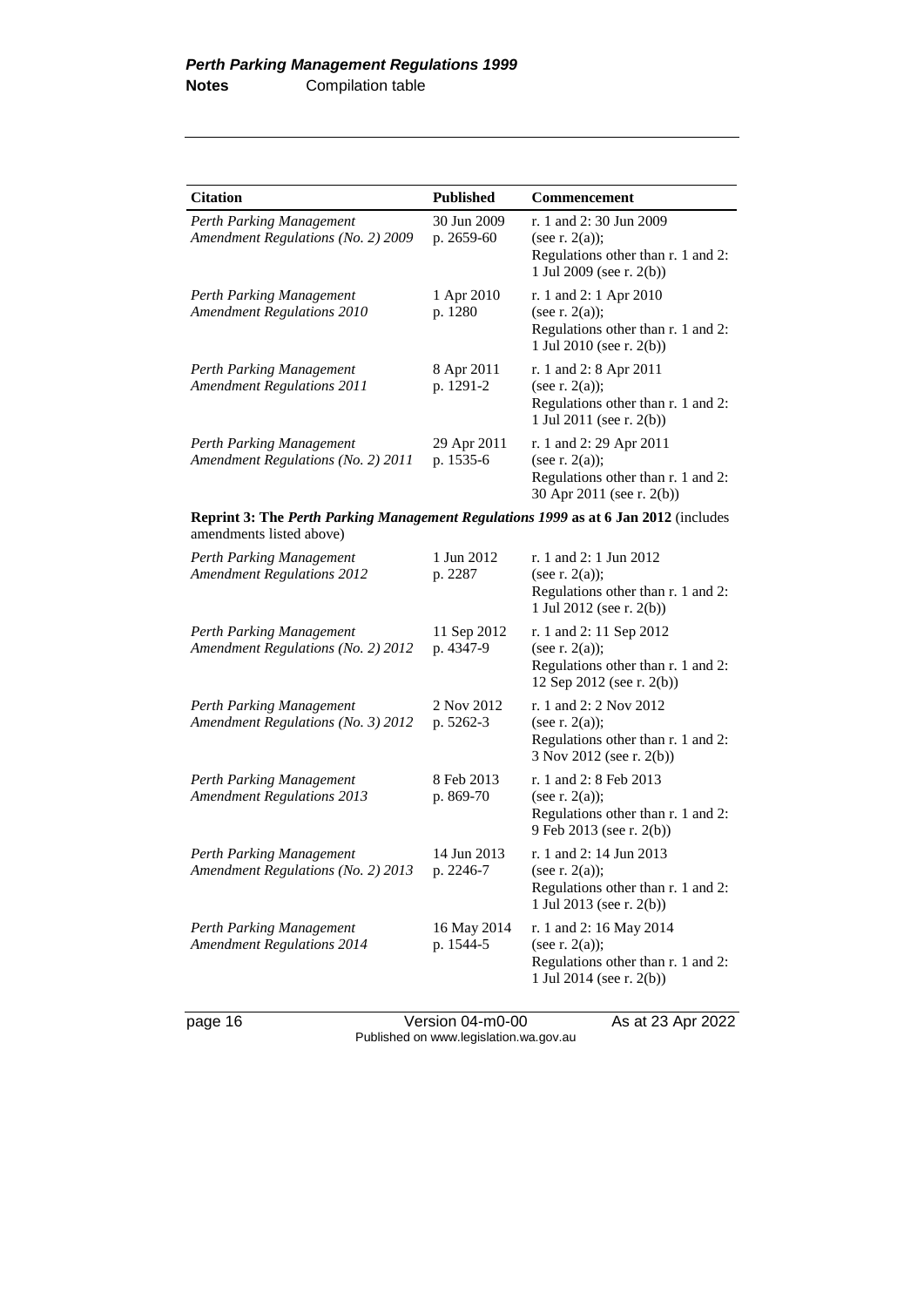| <b>Citation</b>                                                                                                  | <b>Published</b>          | <b>Commencement</b>                                                                                             |  |
|------------------------------------------------------------------------------------------------------------------|---------------------------|-----------------------------------------------------------------------------------------------------------------|--|
| Reprint 4: The Perth Parking Management Regulations 1999 as at 15 Aug 2014<br>(includes amendments listed above) |                           |                                                                                                                 |  |
| Perth Parking Management<br><b>Amendment Regulations 2015</b>                                                    | 13 Feb 2015<br>p. 652-3   | r. 1 and 2: 13 Feb 2015<br>(see r. $2(a)$ );<br>Regulations other than r. 1 and 2:<br>14 Feb 2015 (see r. 2(b)) |  |
| Perth Parking Management<br>Amendment Regulations (No. 2) 2015                                                   | 15 May 2015<br>p. 1729-30 | r. 1 and 2: 15 May 2015<br>(see r. $2(a)$ );<br>Regulations other than r. 1 and 2:<br>1 Jul 2015 (see r. 2(b))  |  |
| Perth Parking Management<br><b>Amendment Regulations 2016</b>                                                    | 13 May 2016<br>p. 1428    | r. 1 and 2: 13 May 2016<br>(see r. $2(a)$ );<br>Regulations other than r. 1 and 2:<br>1 Jul 2016 (see r. 2(b))  |  |
| <b>Transport Regulations Amendment</b><br>(Fees and Charges) Regulations 2017<br>Pt.4                            | 26 May 2017<br>p. 2639-45 | 1 Jul 2017 (see r. 2(b))                                                                                        |  |
| <b>Transport Regulations Amendment</b><br>(Fees and Charges) Regulations 2018<br>Pt. $3$                         | 25 May 2018<br>p. 1640-7  | 1 Jul 2018 (see r. $2(b)$ )                                                                                     |  |
| <b>Transport Regulations Amendment</b><br>(Fees and Charges) Regulations<br>$(No. 2) 2021$ Pt. 2                 | SL 2021/92<br>18 Jun 2021 | 1 Jul 2021 (see r. $2(c)$ )                                                                                     |  |
| Perth Parking Management<br><b>Amendment Regulations 2022</b>                                                    | SL 2022/51<br>22 Apr 2022 | r. 1 and 2: 22 Apr 2022<br>(see r. $2(a)$ );<br>Regulations other than r. 1 and 2:<br>23 Apr 2022 (see r. 2(b)) |  |

As at 23 Apr 2022 Version 04-m0-00 page 17 Published on www.legislation.wa.gov.au